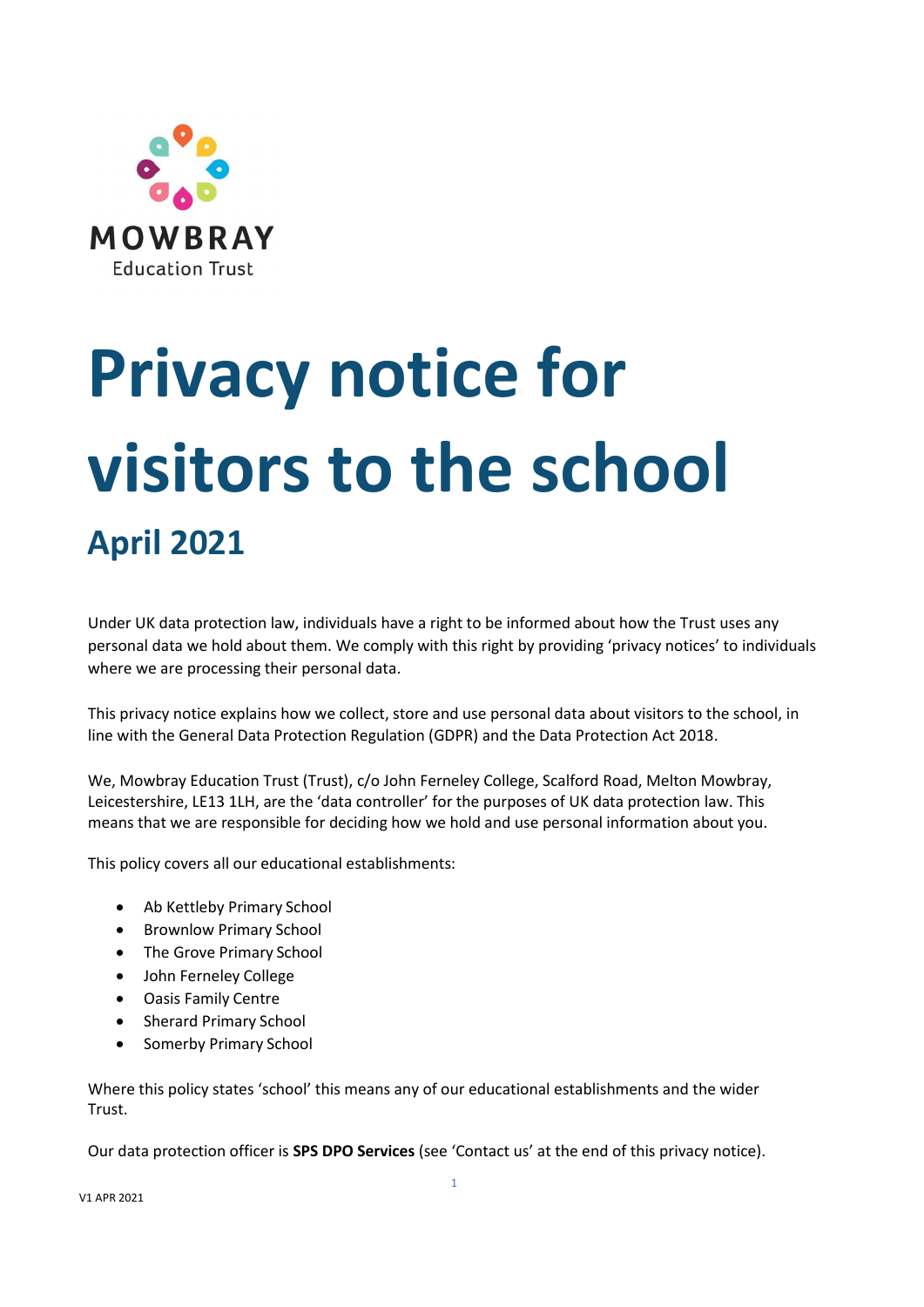## **The personal data we hold**

Personal data that we may collect, use, store and share (when appropriate) about you includes, but is not restricted to:

- Name
- Contact details
- Information relating to the visit, e.g. company or organisation name, arrival and departure time, car number plate

We may also collect, use, store and share (when appropriate) information about you that falls into "special categories" of more sensitive personal data. This includes, but is not restricted to:

- Information about any access arrangements that may be required
- Photographs for identification purposes
- CCTV images captured in school
- Information about business and pecuniary interests

We may also hold data about you that we have received from other organisations, including other schools and social services.

#### **Why we use this data**

We use this data to:

- Identify you and keep visitors safe while on the school site
- Keep pupils and staff safe
- Maintain accurate records of visits to the school
- Provide appropriate access arrangements

We do not currently process any personal data through automated decision making or profiling. If this changes in the future, we will amend any relevant privacy notices in order to explain the processing to you, including your right to object to it.

### **Our lawful basis for using this data**

We only collect and use personal information about you when the law allows us to. Most commonly, we use it where we need to:

- Comply with a legal obligation we need to process data to meet our responsibilities under law and to keep our pupils and staff safe while on the school premises
- Carry out a task in the **public interest** we need process data to fulfil our statutory function as a school

Less commonly, we may also use personal information about you where:

- You have given us **consent** to use your personal data in a certain way
- We need to protect your **vital interests** (or someone else'sinterests) we will use this personal data in a life-or-death situation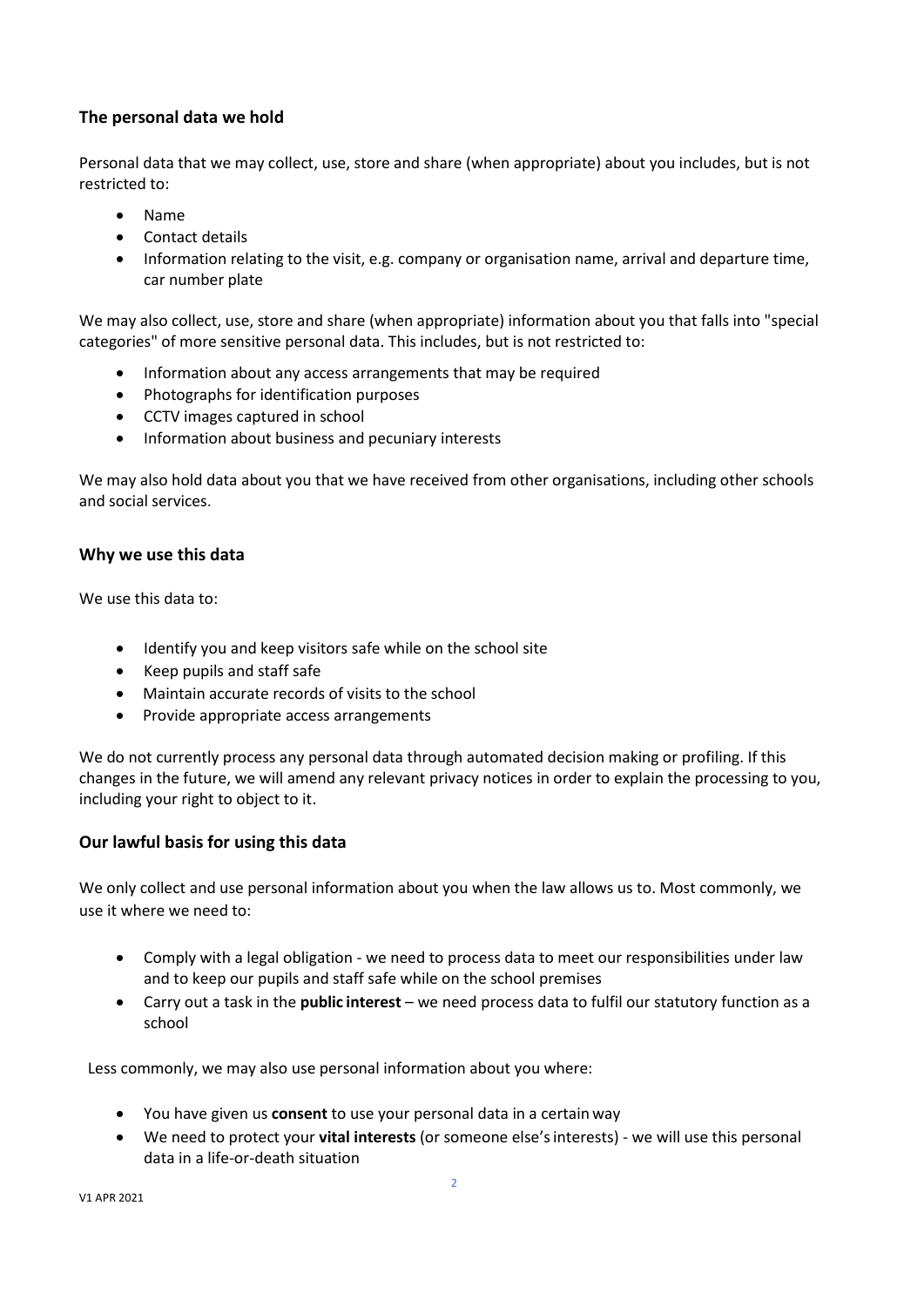- We have **legitimate interests** in processing the data where there is a minimal privacy impact and we have a compelling reason
- We have to fulfil a **contract** with you or to help you enter into a contract with us

Where you have provided us with consent to use your data, you may withdraw this consent at any time. We will make this clear when requesting your consent and explain how you go about withdrawing consent if you wish to do so.

Some of the reasons listed above for collecting and using personal information about you overlap, and there may be several grounds which justify our use of your data.

# **Our basis for using special category data**

For 'special category' data, we only collect and use it when we have both a lawful basis, as set out above, and one of the following conditions for processing as set out in UK data protection law:

- We have obtained your explicit consent to use your personal data in a certain way
- We need to perform or exercise an obligation or right in relation to employment, social security or social protection law
- We need to protect an individual's vital interests (i.e. protect your life or someone else's life), in situations where you're physically or legally incapable of giving consent
- The data concerned has already been made manifestly public by you
- We need to process it for the establishment, exercise or defence of legal claims
- We need to process it for reasons of substantial public interest as defined in legislation
- We need to process it for health or social care purposes, and the processing is done by, or under the direction of, a health or social work professional or by any other person obliged to confidentiality under law
- We need to process it for public health reasons, and the processing is done by, or under the direction of, a health professional or by any other person obliged to confidentiality under law
- We need to process it for archiving purposes, scientific or historical research purposes, or for statistical purposes, and the processing is in the public interest

For criminal offence data, we will only collect and use it when we have both a lawful basis, as set out above, and a condition for processing as set out in UK data protection law. Conditions include:

- We have obtained your consent to use it in a specific way
- We need to protect an individual's vital interests (i.e. protect your life or someone else's life), in situations where you're physically or legally incapable of giving consent
- The data concerned has already been made manifestly public by you
- We need to process it for, or in connection with, legal proceedings, to obtain legal advice, or for the establishment, exercise or defence of legal rights
- We need to process it for reasons of substantial public interest as defined in legislation

### **Collecting this information**

While the majority of information we collect about you is mandatory, there is some information that can be provided voluntarily.

Whenever we seek to collect information from you, we make it clear whether you must provide this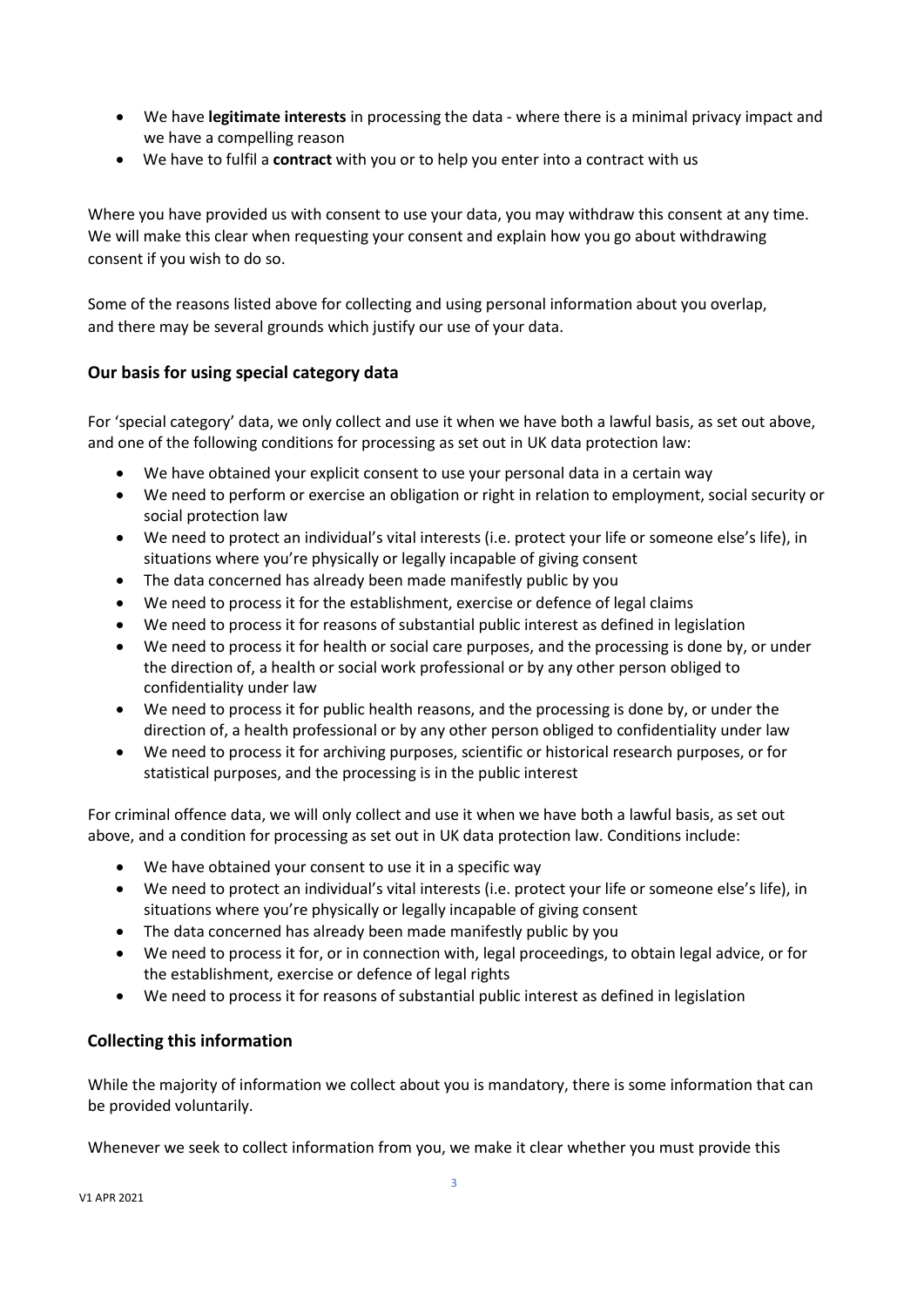information (and if so, what the possible consequences are of not complying), or whether you have a choice.

Most of the data we hold about you will come from you, but we may also hold data about you from:

- Local authorities
- Government departments or agencies
- Police forces, courts, tribunals

#### **How we store this data**

We will keep your personal data while you are visiting our school.

We may also keep it beyond this, if necessary, to comply with our legal obligations. Our Data Retention Policy sets out how long we keep information about visitors, details of which can be requested by e-mailing [dataprotection@mowbrayeducation.org](mailto:dataprotection@mowbrayeducation.org) .

We will dispose of your personal data securely when we no longer need it.

### **Data sharing**

We do not share information about you with any third party without your consent unless the law and our policies allow us to do so.

Where it is legally required, or necessary (and it complies with UK data protection law) we may share personal information about you with:

- Our local authority to meet our legal obligations to share certain information with it, such as where the visitor information is relevant to a safeguarding concern
- Government departments and agencies
- Educators and examining bodies
- Our regulator Ofsted
- Suppliers and service providers to enable them to provide the service we have contracted them for
- Central and local government
- Our auditors
- Health authorities
- Security organisations
- Health and social welfare organisations
- Professional advisers and consultants
- Charities and voluntary organisations
- Police forces, courts, tribunals
- Professional bodies
- The organisation/company you are representing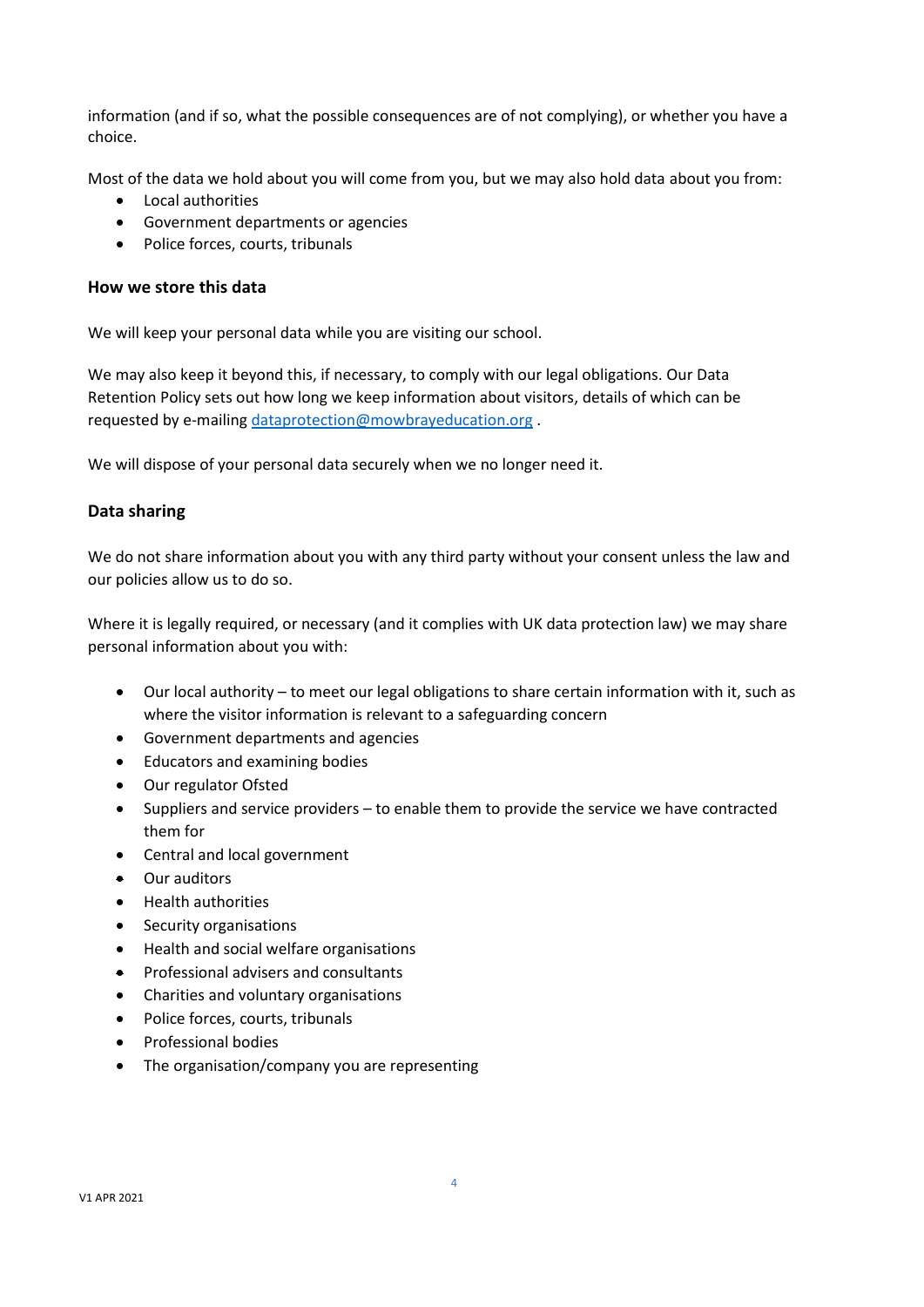# **Transferring data internationally**

Where we transfer your personal data to a third-party country or territory, we will do so in accordance with UK data protection law.

In cases where we have to set up safeguarding arrangements to complete this transfer, you can get a copy of these arrangements by contacting us.

### **Use of your personal information for marketing purposes**

Where you have given us consent to do so, the school may send you marketing information by e-mail or text promoting school events, campaigns, charitable causes or services that may be of interest to you. You can "opt out" of receiving these texts and/or e-mails at any time by clicking on the "Unsubscribe" link at the bottom of any such communication, or by contacting our Group Data Protection Lead (see 'Contact us' below) .

# **Your rights**

### **How to access the personal information we hold about you**

Individuals have a right to make a 'subject access request' to gain access to personal information that the school holds about them.

If you make a subject access request, and if we do hold information about you, we will:

- Give you a description of it
- Tell you why we are holding and processing it, and how long we will keep itfor
- Explain where we got it from, if not fromyou
- Tell you who it has been, or will be, sharedwith
- Let you know whether any automated decision-making is being applied to the data, and any consequences of this
- Give you a copy of the information in an intelligible form

You may also have a right for your personal information to be transmitted electronically to another organisation in certain circumstances.

If you would like to make a request, please contact our Group Data Protection Lead (see 'Contact us' below).

### **Your other rights regarding your data**

Under UK data protection law, individuals have certain rights regarding how their personal data is used and kept safe. You have the right to:

- Object to the use of your personal data if it would cause, or is causing, damageor distress
- Prevent your data being used to send direct marketing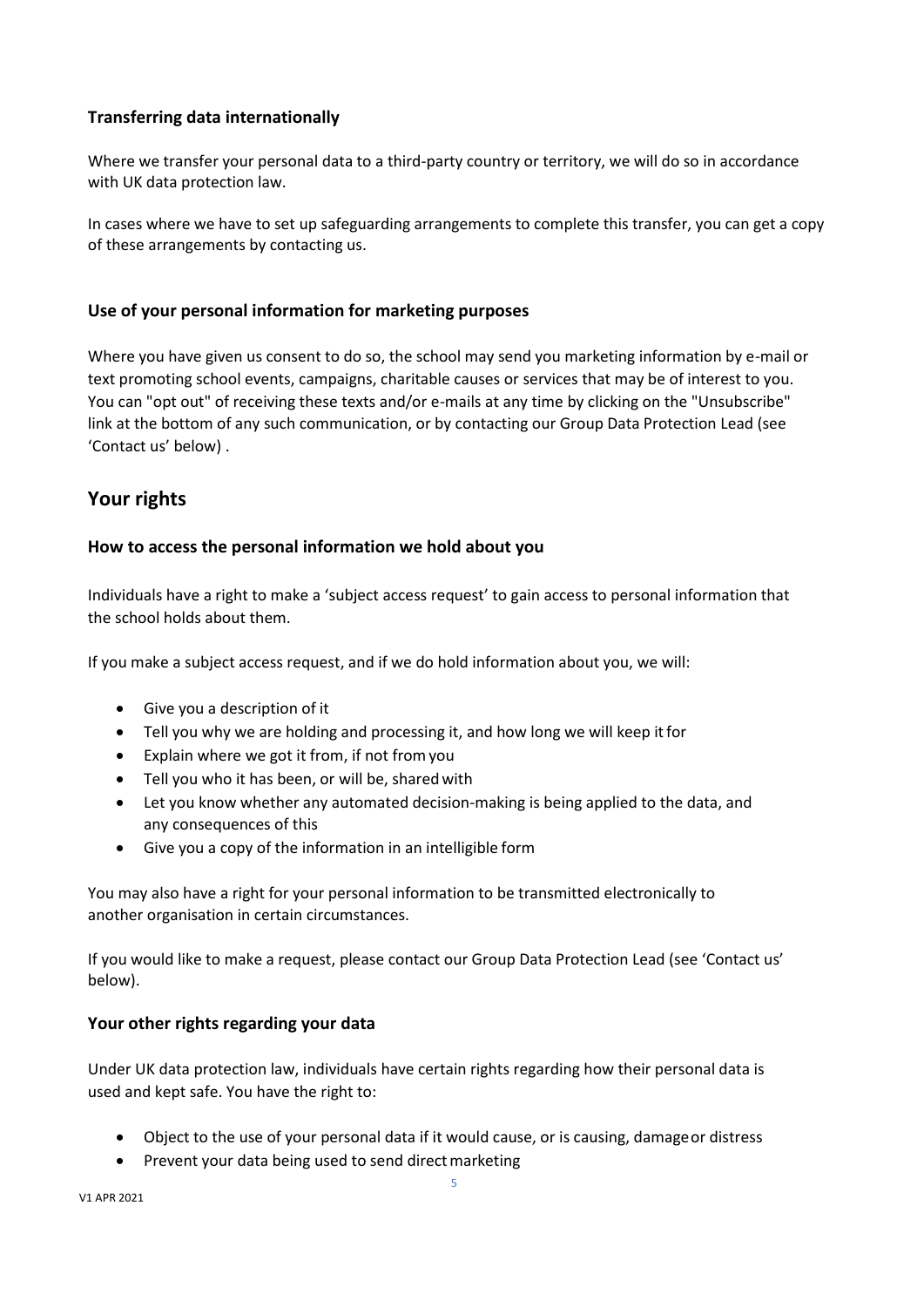- Object to the use of your personal data for decisions being taken by automated means (by a computer or machine, rather than a person)
- In certain circumstances, have inaccurate personal data corrected, deleted or destroyed, or restrict processing
- Withdraw your consent, where you previously provided it for the collection, processing and transfer of your personal data for a specific purpose
- In certain circumstances, be notified of a data breach
- Make a complaint to the Information Commissioner's Office
- Claim compensation for damages caused by a breach of the data protection regulations

To exercise any of these rights, please contact our Group Data Protection Lead (see 'Contact us' below).

### **Complaints**

We take any complaints about our collection and use of personal information very seriously.

If you think that our collection or use of personal information is unfair, misleading or inappropriate, or have any other concern about our data processing, please raise this with us in the first instance.

To make a complaint, please contact our Data Protection Officer.

Alternatively, you can make a complaint to the Information Commissioner's Office:

- Report a concern online at <https://ico.org.uk/make-a-complaint/>
- Call 0303 123 1113
- Or write to: Information Commissioner's Office, Wycliffe House, Water Lane, Wilmslow, Cheshire, SK9 5AF

#### **Contact us**

If you have any questions, concerns or would like more information about anything mentioned in this privacy notice, please contact our **Data Protection Officer**:

#### **SPS DPO Services**

Email[: sps-dpo-services@isystemsintegration.com](mailto:sps-dpo-services@isystemsintegration.com)

Correspondence address:

**SPS SPO Services**  I Systems Integration Devonshire House 29-31 Elmfield Road Bromley Kent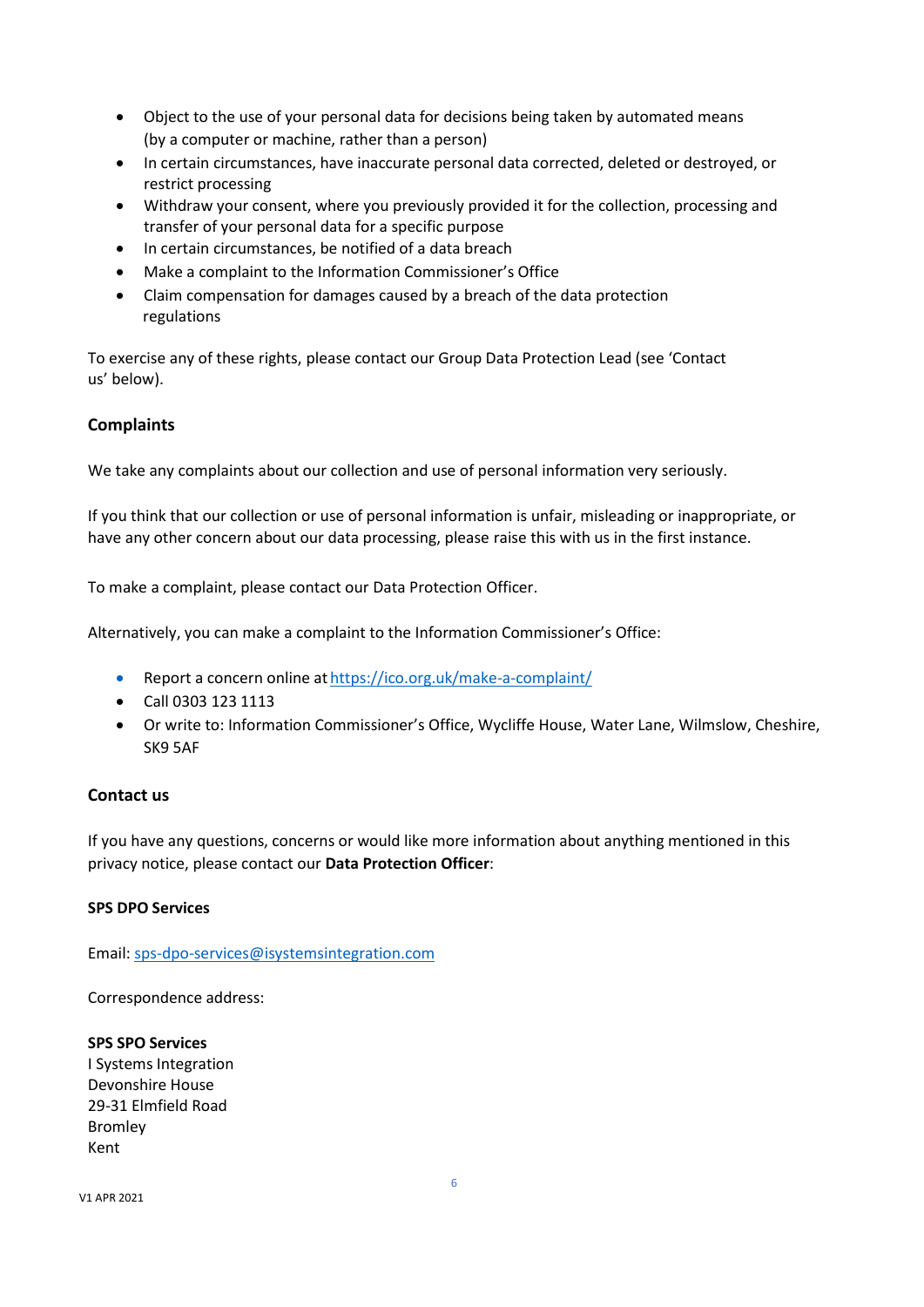BR1 1LT Tel: 0208 050 1387

However, our **Group Data Protection Lead** has day-to-day responsibility for data protection issues in our schools.

If you have any questions, concerns or would like more information about anything mentioned in this privacy notice, please contact them:

**Group Data Protection Lead**, Mowbray Education Trust, c/o John Fernley College, Scalford Road, Melton Mowbray, LE13 1LH, Tel: 01664 565901 or email [dataprotection@mowbrayeducation.org](mailto:dataprotection@mowbrayeducation.org) .

*This notice will be reviewed next by Mowbray Education Trust in Summer Term 2022.*

# **Log of Changes to Document**

| Version | Date     | Page      | Change                                                                                 | Approver:                    |
|---------|----------|-----------|----------------------------------------------------------------------------------------|------------------------------|
| V1.0    | Oct-19   | All pages | New Privacy Notice for MET Audit Committee                                             | <b>Group Data Protection</b> |
|         |          |           | approval                                                                               | Lead                         |
| V1.0    | 31/10/19 | All pages | Approved                                                                               | <b>MET Trust Board</b>       |
| V1.0    | Aug-20   | All pages | Annual review with the following changes                                               | <b>Group Data Protection</b> |
|         |          |           | made:                                                                                  | Lead                         |
|         |          |           | Page 1 - Date of Policy updated                                                        |                              |
|         |          |           | Page 2 - The Personal data we hold section -                                           |                              |
|         |          |           | reworded and removed duplication                                                       |                              |
|         |          |           | Page 2 - 'Why we use this data' section -                                              |                              |
|         |          |           | added automated decision-making paragraph.                                             |                              |
|         |          |           | Page 2/3 - Our lawful basis for using this data                                        |                              |
|         |          |           | section - updated & highlighted basis for each                                         |                              |
|         |          |           | line                                                                                   |                              |
|         |          |           | Page 3 - Addition of new section 'Our basis                                            |                              |
|         |          |           | for using special category data'                                                       |                              |
|         |          |           | Page $3/4$ – Collecting this info – reworded and                                       |                              |
|         |          |           | added in data may be held from other sources                                           |                              |
|         |          |           | - i.e. LA/Gov/Police                                                                   |                              |
|         |          |           | Page 4 - Changed e-mail address in How we<br>store this data to Data Protection e-mail |                              |
|         |          |           |                                                                                        |                              |
|         |          |           | Page 5 - Marketing use and transferring data<br>internationally sections added         |                              |
|         |          |           | Page 5 - Your rights section updated on                                                |                              |
|         |          |           | Contact details                                                                        |                              |
|         |          |           | Page 6 - Updated 2 new other rights -                                                  |                              |
|         |          |           | notified of breach and complaint to ICO                                                |                              |
|         |          |           | Page 6 - Your other rights section updated on                                          |                              |
|         |          |           | Contact details                                                                        |                              |
|         |          |           | Page 6 - Updated ICO 'Make a Complaint' link                                           |                              |
|         |          |           | Page 6 - DPO Tel. contact number added                                                 |                              |
|         |          |           | Page 7 - Addition of Group Data Protection                                             |                              |
|         |          |           | Lead to contact us section                                                             |                              |
|         |          |           | Page 7 - Next review date for MET Trust Board                                          |                              |
|         |          |           | approval updated                                                                       |                              |